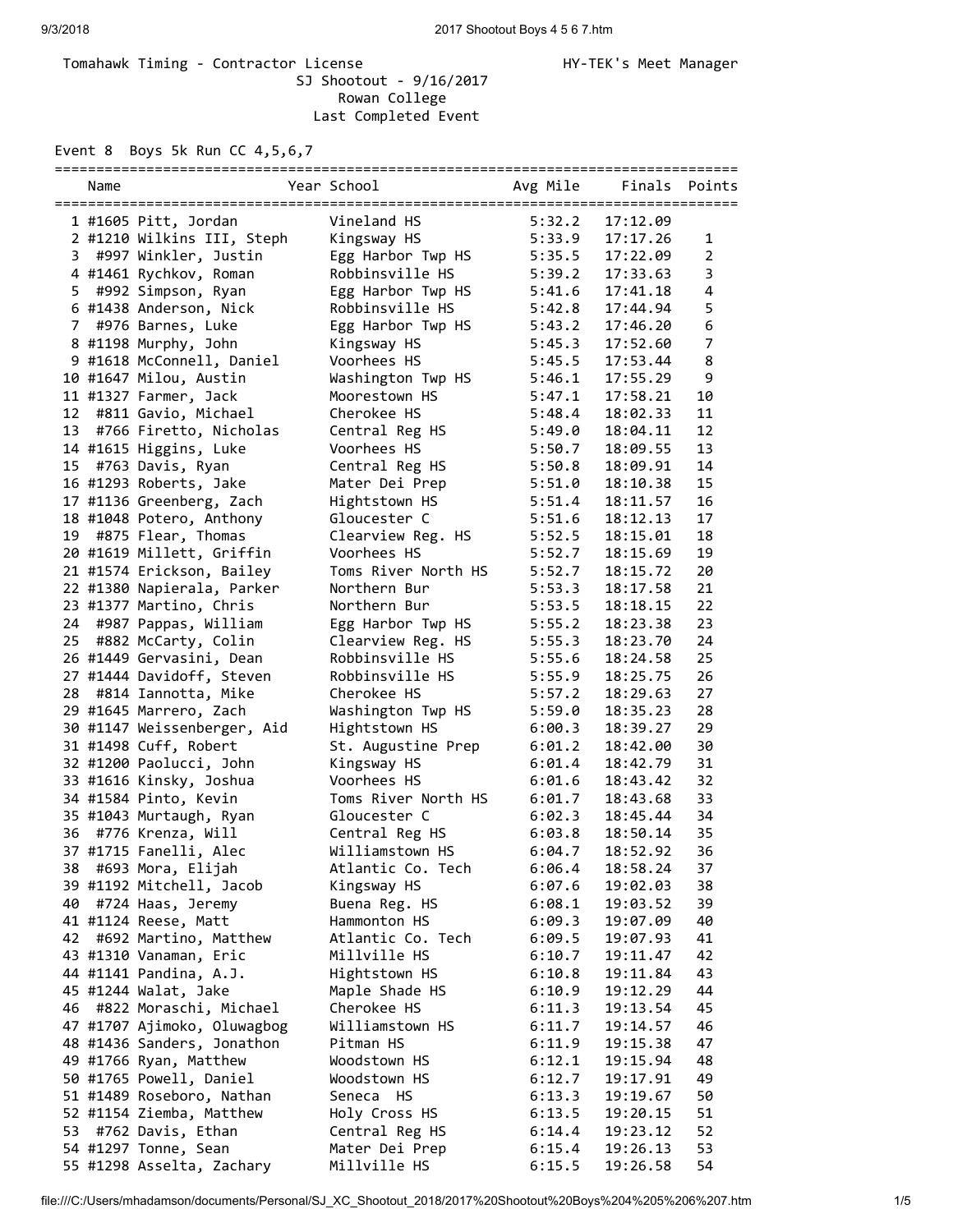9/3/2018 2017 Shootout Boys 4 5 6 7.htm

|      | 56 #1374 Johnson, Raymon                             | Northern Bur                       | 6:16.0           | 19:28.06             | 55       |
|------|------------------------------------------------------|------------------------------------|------------------|----------------------|----------|
| 57   | #730 Tarquinio, Tyler                                | Buena Reg. HS                      | 6:16.2           | 19:28.55             | 56       |
|      | 58 #1236 McGovern, Kevin                             | Maple Shade HS                     | 6:16.2           | 19:28.67             | 57       |
| 59   | #835 Dickens, Erick                                  | Clayton HS                         | 6:16.2           | 19:28.78             | 58       |
| 60   | #884 Power, Ethan                                    | Clearview Reg. HS                  | 6:16.4           | 19:29.23             | 59       |
|      | 61 #1505 Sabella, John                               | St. Augustine Prep                 | 6:16.7           | 19:30.11             | 60       |
|      | 62 #1041 Lipeles, Jacob                              | Gloucester C                       | 6:16.7           | 19:30.33             | 61       |
|      | 63 #879 Kniaz, George                                | Clearview Reg. HS                  | 6:17.3           | 19:32.18             | 62       |
|      | 64 #1422 Schmid, Jacob                               | Pennsville HS                      | 6:17.5           | 19:32.56             | 63       |
|      | 65 #1437 Yordy, Bryce                                | Pitman HS                          | 6:17.8           | 19:33.66             | 64       |
|      | 66 #1487 Olsen, Blake                                | Seneca HS                          | 6:18.4           | 19:35.50             | 65       |
|      | 67 #1363 Boria, Daniel                               | Northern Bur                       | 6:18.4           | 19:35.66             | 66       |
|      | 68 #1010 DiGiacomo, Ryan                             | Gloucester C                       | 6:18.5           | 19:35.85             | 67       |
|      | 69 #1317 Borton, John                                | Moorestown HS                      | 6:19.5           | 19:38.78             | 68       |
|      | 70 #936 Pustizzi, Salvator                           | Cumberland Reg. HS                 | 6:20.1           | 19:40.66             | 69       |
|      | 71 #1708 Allchin, Daniel                             | Williamstown HS                    | 6:20.1           | 19:40.80             | 70       |
|      | 72 #1120 Moffa, Thomas                               | Hammonton HS                       | 6:20.2           | 19:41.24             | 71       |
|      | 73 #1578 Klalo, Alex                                 | Toms River North HS                | 6:21.2           | 19:44.23             | 72       |
|      | 74 #1430 Jackson, Tyler                              | Pitman HS                          | 6:21.5           | 19:45.26             | 73       |
|      | 75 #1709 Brad, Joseph                                | Williamstown HS                    | 6:21.9           | 19:46.53             | 74       |
|      | 76 #1484 Moore, Brady                                | <b>HS</b><br>Seneca                | 6:22.1           | 19:47.07             | 75       |
|      | 77 #1583 Pinto, Keith                                | Toms River North HS                | 6:22.6           | 19:48.62             | 76       |
|      | 78 #1629 Conte, Vincent                              | Washington Twp HS                  | 6:23.0           | 19:49.91             | 77       |
| 79 - | #935 Knipe, William                                  | Cumberland Reg. HS                 | 6:23.2           | 19:50.50             | 78       |
|      | 80 #1146 Watkins, Cameron                            | Hightstown HS                      | 6:23.7           | 19:51.98             | 79       |
|      | 81 #1325 Demartini, Victor                           | Moorestown HS                      | 6:23.8           | 19:52.29             | 80       |
|      | 82 #1395 Horsey, Hayden                              | Oakcrest HS                        | 6:25.7           | 19:58.07             | 81       |
| 83   | #899 Strohm, Ethan                                   | Collingswood HS                    | 6:26.0           | 19:59.24             | 82       |
| 84   | #956 Sharpley, Tim                                   | Delran HS                          | 6:27.2           | 20:02.92             | 83       |
| 85   |                                                      |                                    | 6:27.4           | 20:03.56             | 84       |
|      | #940 Wang, Galileo                                   | Cumberland Reg. HS<br>Hammonton HS |                  | 20:06.36             | 85       |
|      | 86 #1129 Wharton, John                               |                                    | 6:28.3           |                      |          |
|      | 87 #1405 Weeks, Eric                                 | Oakcrest HS                        | 6:29.7           | 20:10.62             | 86<br>87 |
|      | 88 #1762 Lowe, Zach                                  | Woodstown HS                       | 6:30.0<br>6:30.5 | 20:11.51             |          |
|      | 89 #1494 Bergamo, Frank                              | St. Augustine Prep                 | 6:31.4           | 20:12.99<br>20:15.98 | 88       |
|      | 90 #1497 Collins, Blaise<br>91 #1123 Morales, Alexis | St. Augustine Prep                 | 6:32.0           | 20:17.85             | 89       |
|      |                                                      | Hammonton HS                       |                  |                      | 90       |
|      | 92 #1759 Guerrero, Mike                              | Woodstown HS                       | 6:32.3           | 20:18.59             | 91       |
|      | 93 #1304 Hampton, Henry                              | Millville HS                       | 6:33.6           | 20:22.58             | 92       |
|      | 94 #1425 Cherim, Josh                                | Pitman HS                          | 6:34.2           | 20:24.71             | 93       |
| 95   | #943 Guarino, Nick                                   | Delran HS                          | 6:34.6           | 20:25.83             | 94       |
|      | 96 #954 Reppert, Will                                | Delran HS                          | 6:35.1           | 20:27.37             | 95       |
|      | 97 #1089 Dinnerman, Noah                             | Haddon Twp HS                      | 6:36.1           | 20:30.52             | 96       |
| 98   | #711 Nessler, Gabriel                                | Audubon HS                         | 6:37.0           | 20:33.19             | 97       |
| 99   | #690 Dangler, Shawn                                  | Atlantic Co. Tech                  | 6:37.3           | 20:34.21             | 98       |
|      | 100 #1094 Hoopes, Kyle                               | Haddon Twp HS                      | 6:37.7           | 20:35.39             | 99       |
| 101  | #701 Barnhardt, Andrew                               | Audubon HS                         | 6:38.0           | 20:36.52             | 100      |
| 102  | #725 Levari, Louis                                   | Buena Reg. HS                      | 6:38.3           | 20:37.30             | 101      |
| 103  | #915 Abate, Mike                                     | Co-op Gatewa                       | 6:39.0           | 20:39.47             | 102      |
|      | 104 #1054 Woods, Kiyoshi                             | Gloucester C                       | 6:39.4           | 20:40.81             | 103      |
|      | 105 #1142 Patel, Harsh                               | Hightstown HS                      | 6:42.4           | 20:50.16             | 104      |
|      | 106 #1385 Angier, Jake                               | Oakcrest HS                        | 6:43.3           | 20:52.79             | 105      |
|      | 107 #1242 Sparacio, Zachary                          | Maple Shade HS                     | 6:44.2           | 20:55.63             | 106      |
|      | 108 #1093 Hiltner, Jaison                            | Haddon Twp HS                      | 6:45.6           | 21:00.07             | 107      |
| 109  | #702 Colavito, Mark                                  | Audubon HS                         | 6:45.8           | 21:00.58             | 108      |
| 110  | #932 Gibbons, Mark                                   | Cumberland Reg. HS                 | 6:46.0           | 21:01.28             | 109      |
|      | 111 #1134 Dominguez, Sebasti                         | Hightstown HS                      | 6:48.1           | 21:07.88             | 110      |
|      | 112 #1144 Titus, Ryan                                | Hightstown HS                      | 6:49.1           | 21:10.97             | 111      |
|      | 113 #1016 Stetser, Adam                              | Gloucester C                       | 6:49.3           | 21:11.56             | 112      |
|      | 114 #923 O'Laughlin, Sean                            | Co-op Gatewa                       | 6:50.9           | 21:16.36             | 113      |
|      | 115 #1417 Chase, Christian                           | Overbrook HS                       | 6:52.5           | 21:21.37             |          |
| 116  | #891 Cook, Tim                                       | Collingswood HS                    | 6:52.9           | 21:22.57             | 114      |
|      | 117 #1217 Roebuck, Isaac                             | Lindenwold HS                      | 6:53.1           | 21:23.37             | 115      |
|      | 118 #1480 Hess, Billy                                | Seneca HS                          | 6:55.3           | 21:30.15             | 116      |
|      | 119 #728 Reynolds, Julian                            | Buena Reg. HS                      | 6:56.2           | 21:32.99             | 117      |
| 120  | #924 Peisino, James                                  | Co-op Gatewa                       | 6:59.0           | 21:41.54             | 118      |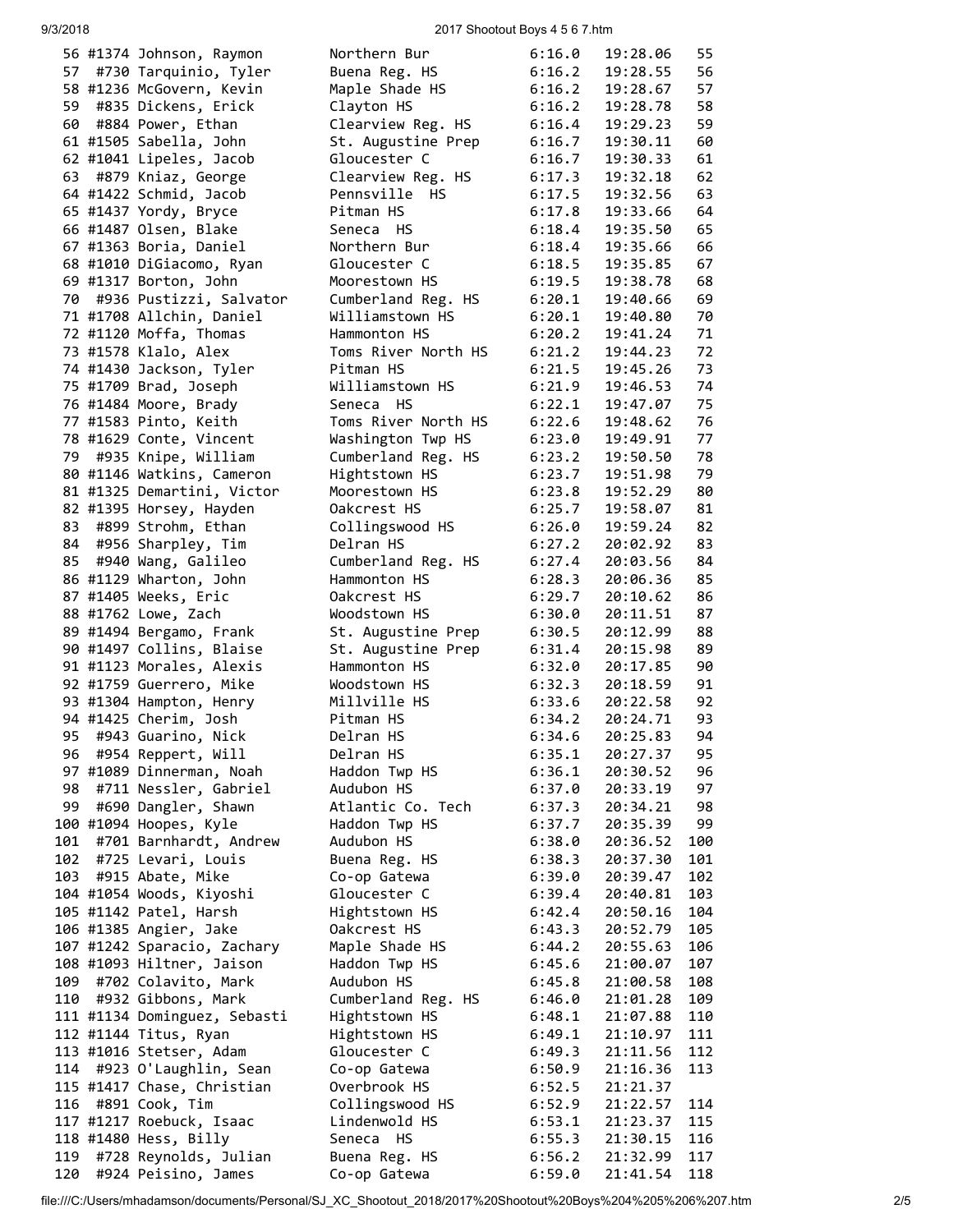9/3/2018 2017 Shootout Boys 4 5 6 7.htm

|     |                             |                    | 6:59.7  | 21:43.91 | 119 |
|-----|-----------------------------|--------------------|---------|----------|-----|
|     | 121 #1153 Senin, Andrew     | Holy Cross HS      |         |          | 120 |
|     | 122 #1392 Hartman, Kyle     | Oakcrest HS        | 7:02.6  | 21:52.76 |     |
|     | 123 #1421 Blohm, Cole       | Pennsville HS      | 7:03.6  | 21:56.04 | 121 |
|     | 124 #1212 Morales, Javier   | Lindenwold HS      | 7:04.0  | 21:57.16 | 122 |
| 125 | #949 Lavery, Anthony        | Delran HS          | 7:05.4  | 22:01.43 | 123 |
|     | 126 #1240 Raroha, Jacob     | Maple Shade HS     | 7:07.9  | 22:09.21 | 124 |
|     | 127 #1139 Kraemer, Michael  | Hightstown HS      | 7:10.8  | 22:18.21 | 125 |
|     | 128 #1022 Coultas, Colin    | Gloucester City HS | 7:15.3  | 22:32.36 | 126 |
| 129 | #837 Rodriguez, Jacob       | Clayton HS         | 7:17.1  | 22:37.94 | 127 |
|     | 130 #1096 Lippincott, Jacob | Haddon Twp HS      | 7:18.0  | 22:40.62 | 128 |
|     | 131 #708 Maldonado, Nick    | Audubon HS         | 7:19.1  | 22:44.05 | 129 |
|     | 132 #1292 Phillips, Ryan    | Mater Dei Prep     | 7:21.0  | 22:49.92 | 130 |
|     | 133 #1004 Lee, Kevin        | Glassboro HS       | 7:23.6  | 22:58.19 | 131 |
|     | 134 #1308 Slaney, John      | Millville HS       | 7:48.8  | 24:16.50 | 132 |
|     | 135 #920 Guy, Joe           | Co-op Gatewa       | 7:49.0  | 24:16.99 | 133 |
|     | 136 #1007 Ungrue, Tony      | Glassboro HS       | 7:51.3  | 24:24.18 | 134 |
|     | 137 #1288 Linde, Axel       | Mater Dei Prep     | 7:53.9  | 24:32.12 | 135 |
|     | 138 #1140 Mutchnick, Tyler  | Hightstown HS      | 7:55.7  | 24:37.93 | 136 |
|     | 139 #1012 Glennan, Patch    | Gloucester C       | 8:23.4  | 26:03.77 | 137 |
|     | 140 #1017 Walton, Mike      | Gloucester C       | 8:28.9  | 26:20.99 | 138 |
|     | 141 #1149 Donachie, Andrew  | Holy Cross HS      | 8:41.1  | 26:58.88 | 139 |
|     | 142 #1137 Gupta, Dhruv      | Hightstown HS      | 8:48.0  | 27:20.27 | 140 |
|     | 143 #1002 Belliard, Joel    | Glassboro HS       | 9:09.8  | 28:28.14 | 141 |
|     | 144 #1025 Gaskill, Rick     |                    | 10:13.5 | 31:46.00 | 142 |
|     |                             | Gloucester City HS |         |          |     |
|     | 145 #1026 Goins, Justin     | Gloucester City HS | 10:17.4 | 31:58.00 | 143 |
|     | 146 #1027 Goins, Tyler      | Gloucester City HS | 10:17.4 | 31:58.00 | 144 |
|     |                             |                    |         |          |     |

## Team Scores

| ==================           |       |                |    |    |     |      |     |                               |     |     |  |
|------------------------------|-------|----------------|----|----|-----|------|-----|-------------------------------|-----|-----|--|
| Rank Team                    | Total | 1              | 2  | *3 | *4  | $*5$ | *6  | *7                            | *8  | *9  |  |
|                              |       |                |    |    |     |      |     | ============================= |     |     |  |
| 1 Egg Harbor Twp HS          | 6     | $\overline{2}$ | 4  | 6  | 23  |      |     |                               |     |     |  |
| Total Time:<br>35:03.27      |       |                |    |    |     |      |     |                               |     |     |  |
| 17:31.64<br>Average:         |       |                |    |    |     |      |     |                               |     |     |  |
| 2 Kingsway HS                | 8     | $\mathbf{1}$   | 7  | 31 | 38  |      |     |                               |     |     |  |
| Total Time:<br>35:09.86      |       |                |    |    |     |      |     |                               |     |     |  |
| 17:34.93<br>Average:         |       |                |    |    |     |      |     |                               |     |     |  |
| 3 Robbinsville HS            | 8     | $\overline{3}$ | 5  | 25 | 26  |      |     |                               |     |     |  |
| Total Time:<br>35:18.57      |       |                |    |    |     |      |     |                               |     |     |  |
| 17:39.29<br>Average:         |       |                |    |    |     |      |     |                               |     |     |  |
| 4 Voorhees HS                | 21    | 8              | 13 | 19 | 32  |      |     |                               |     |     |  |
| Total Time:<br>36:02.99      |       |                |    |    |     |      |     |                               |     |     |  |
| 18:01.50<br>Average:         |       |                |    |    |     |      |     |                               |     |     |  |
| 5 Central Reg HS             | 26    | 12             | 14 | 35 | 52  |      |     |                               |     |     |  |
| Total Time:<br>36:14.02      |       |                |    |    |     |      |     |                               |     |     |  |
| 18:07.01<br>Average:         |       |                |    |    |     |      |     |                               |     |     |  |
| 6 Washington Twp HS          | 37    | 9              | 28 | 77 |     |      |     |                               |     |     |  |
| Total Time:<br>36:30.52      |       |                |    |    |     |      |     |                               |     |     |  |
| 18:15.26<br>Average:         |       |                |    |    |     |      |     |                               |     |     |  |
| 7 Cherokee HS                | 38    | 11             | 27 | 45 |     |      |     |                               |     |     |  |
| Total Time:<br>36:31.96      |       |                |    |    |     |      |     |                               |     |     |  |
| 18:15.98<br>Average:         |       |                |    |    |     |      |     |                               |     |     |  |
| 8 Clearview Reg.<br>HS       | 42    | 18             | 24 | 59 | 62  |      |     |                               |     |     |  |
| Total Time:<br>36:38.71      |       |                |    |    |     |      |     |                               |     |     |  |
| 18:19.36<br>Average:         |       |                |    |    |     |      |     |                               |     |     |  |
| 9 Northern Burlington Reg.   | 43    | 21             | 22 | 55 | 66  |      |     |                               |     |     |  |
| Total Time:<br>36:35.73      |       |                |    |    |     |      |     |                               |     |     |  |
| 18:17.87<br>Average:         |       |                |    |    |     |      |     |                               |     |     |  |
| 10 Hightstown HS             | 45    | 16             | 29 | 43 | 79  | 104  | 110 | 111                           | 125 | 136 |  |
| Total Time:<br>36:50.84      |       |                |    |    |     |      |     |                               |     |     |  |
| 18:25.42<br>Average:         |       |                |    |    |     |      |     |                               |     |     |  |
| 11 Gloucester County Institu | 51    | 17             | 34 | 61 | 103 |      |     |                               |     |     |  |
| Total Time:<br>36:57.57      |       |                |    |    |     |      |     |                               |     |     |  |
| 18:28.79<br>Average:         |       |                |    |    |     |      |     |                               |     |     |  |
| 12 Toms River North HS       | 53    | 20             | 33 | 72 | 76  |      |     |                               |     |     |  |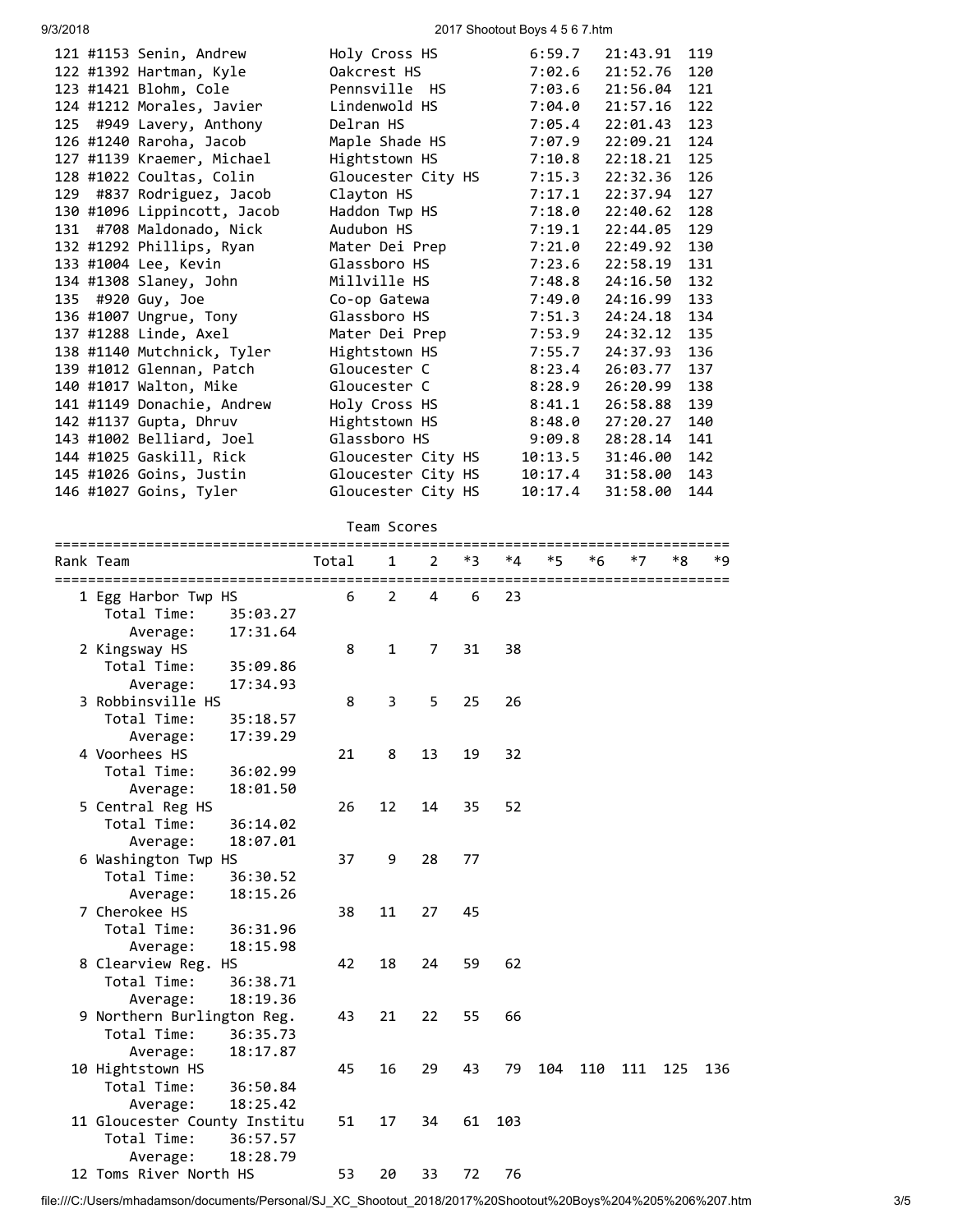| Total Time:               | 36:59.40 |     |    |     |     |     |
|---------------------------|----------|-----|----|-----|-----|-----|
| Average:                  | 18:29.70 |     |    |     |     |     |
| 13 Mater Dei Prep         |          | 68  | 15 | 53  | 130 | 135 |
| Total Time:               | 37:36.51 |     |    |     |     |     |
| Average:                  | 18:48.26 |     |    |     |     |     |
| 14 Atlantic Co.<br>Tech   |          | 78  | 37 | 41  | 98  |     |
| Total Time:               | 38:06.17 |     |    |     |     |     |
| Average:                  | 19:03.09 |     |    |     |     |     |
| 15 Moorestown HS          |          | 78  | 10 | 68  | 80  |     |
| Total Time:               | 37:36.99 |     |    |     |     |     |
| Average:                  | 18:48.50 |     |    |     |     |     |
| 16 Williamstown HS        |          | 82  | 36 | 46  | 70  | 74  |
| Total Time:               | 38:07.49 |     |    |     |     |     |
|                           | 19:03.75 |     |    |     |     |     |
| Average:                  |          |     |    |     |     |     |
| 17 St. Augustine Prep     |          | 90  | 30 | 60  | 88  | 89  |
| Total Time:               | 38:12.11 |     |    |     |     |     |
| Average:                  | 19:06.06 |     |    |     |     |     |
| 18 Buena Reg. HS          |          | 95  | 39 | 56  | 101 | 117 |
| Total Time:               | 38:32.07 |     |    |     |     |     |
| Average:                  | 19:16.04 |     |    |     |     |     |
| 19 Millville HS           |          | 96  | 42 | 54  | 92  | 132 |
| Total Time:               | 38:38.05 |     |    |     |     |     |
| Average:                  | 19:19.03 |     |    |     |     |     |
| 20 Woodstown HS           |          | 97  | 48 | 49  | 87  | 91  |
| Total Time:               | 38:33.85 |     |    |     |     |     |
| Average:                  | 19:16.93 |     |    |     |     |     |
| 21 Maple Shade HS         |          | 101 | 44 | 57  | 106 | 124 |
| Total Time:               | 38:40.96 |     |    |     |     |     |
| Average:                  | 19:20.48 |     |    |     |     |     |
| 22 Hammonton HS           |          | 111 | 40 | 71  | 85  | 90  |
| Total Time:               | 38:48.33 |     |    |     |     |     |
|                           | 19:24.17 |     |    |     |     |     |
| Average:<br>23 Pitman HS  |          | 111 | 47 | 64  | 73  | 93  |
|                           |          |     |    |     |     |     |
| Total Time:               | 38:49.04 |     |    |     |     |     |
| Average:                  | 19:24.52 |     |    |     |     |     |
| 24 Seneca<br>НS           |          | 115 | 50 | 65  | 75  | 116 |
| Total Time:               | 38:55.17 |     |    |     |     |     |
| Average:                  | 19:27.59 |     |    |     |     |     |
| 25 Cumberland Reg.        | HS       | 147 | 69 | 78  | 84  | 109 |
| Total Time:               | 39:31.16 |     |    |     |     |     |
| Average:                  | 19:45.58 |     |    |     |     |     |
| 26 Oakcrest HS            |          | 167 | 81 | 86  | 105 | 120 |
| Total Time:               | 40:08.69 |     |    |     |     |     |
| Average:                  | 20:04.35 |     |    |     |     |     |
| 27 Holy Cross HS          |          | 170 | 51 | 119 | 139 |     |
| Total Time:               | 41:04.06 |     |    |     |     |     |
| Average:                  | 20:32.03 |     |    |     |     |     |
| 28 Delran HS              |          | 177 | 83 | 94  | 95  | 123 |
| Total Time:               | 40:28.75 |     |    |     |     |     |
| Average:                  | 20:14.38 |     |    |     |     |     |
| 29 Gloucester Catholic HS |          | 179 | 67 | 112 | 137 | 138 |
| Total Time:               | 40:47.41 |     |    |     |     |     |
|                           |          |     |    |     |     |     |
| Average:                  | 20:23.71 |     |    |     |     |     |
| 30 Pennsville HS          |          | 184 | 63 | 121 |     |     |
| Total Time:               | 41:28.60 |     |    |     |     |     |
| Average:                  | 20:44.30 |     |    |     |     |     |
| 31 Clayton HS             |          | 185 | 58 | 127 |     |     |
| Total Time:               | 42:06.72 |     |    |     |     |     |
| Average:                  | 21:03.36 |     |    |     |     |     |
| 32 Haddon Twp HS          |          | 195 | 96 | 99  | 107 | 128 |
| Total Time:               | 41:05.91 |     |    |     |     |     |
| Average:                  | 20:32.96 |     |    |     |     |     |
| 33 Collingswood HS        |          | 196 | 82 | 114 |     |     |
| Total Time:               | 41:21.81 |     |    |     |     |     |
| Average:                  | 20:40.91 |     |    |     |     |     |